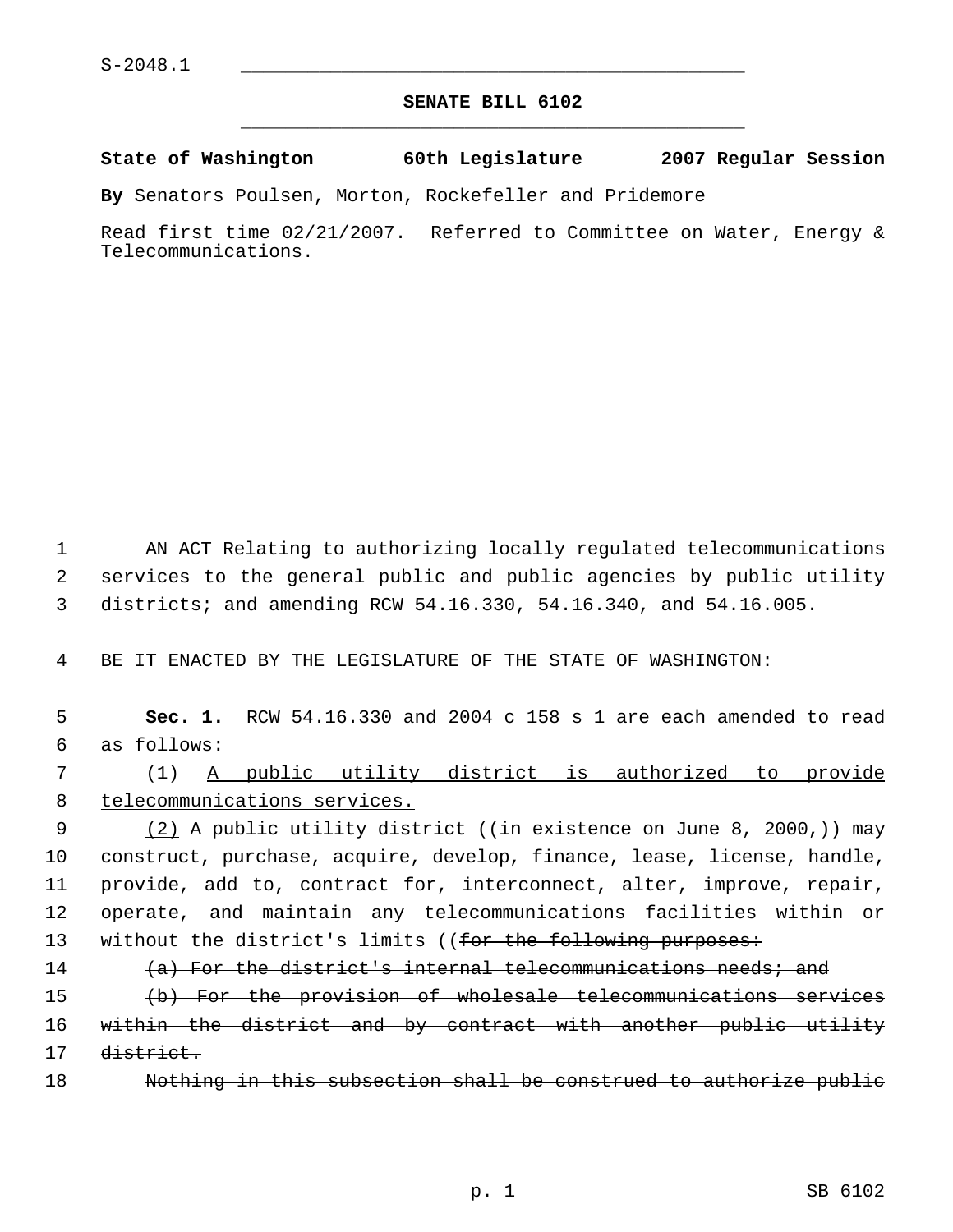utility districts to provide telecommunications services to end users)).

 $(3$  ( $(\frac{1}{2})$ ) (3) A public utility district providing ((wholesale)) telecommunications services shall ensure that rates, terms, and conditions for such services are not unduly or unreasonably discriminatory or preferential. Rates, terms, and conditions are discriminatory or preferential when a public utility district offering 8 rates, terms, and conditions to an entity for ((wholesale)) telecommunications services does not offer substantially similar rates, terms, and conditions to all other entities seeking substantially similar services.

 $((+3))$   $(4)$  A public utility district providing ((wholesale)) telecommunications services shall not be required to but may establish a separate utility system or function for such purpose. In either 15 case, a public utility district providing ((wholesale)) telecommunications services shall separately account for any revenues and expenditures for those services according to standards established by the state auditor pursuant to its authority in chapter 43.09 RCW and consistent with the provisions of this title. Any revenues received 20 from the provision of ((wholesale)) telecommunications services must be dedicated to costs incurred to build and maintain any telecommunications facilities constructed, installed, or acquired to provide such services, including payments on debt issued to finance such services, until such time as any bonds or other financing instruments executed after June 8, 2000, and used to finance such 26 telecommunications facilities or services are discharged or retired.

 $((4+))$  (5) When a public utility district provides ((wholesale)) telecommunications services, all telecommunications services rendered to the district for the district's internal telecommunications needs 30 shall be allocated or charged at its true and full  $((value))$  cost. A public utility district may not charge its nontelecommunications operations rates that are preferential or discriminatory compared to 33 those it charges entities purchasing ((wholesale)) substantially similar telecommunications services.

 $((+5))$  (6) A public utility district shall not exercise powers of eminent domain to acquire telecommunications facilities or contractual rights held by any other person or entity to telecommunications facilities.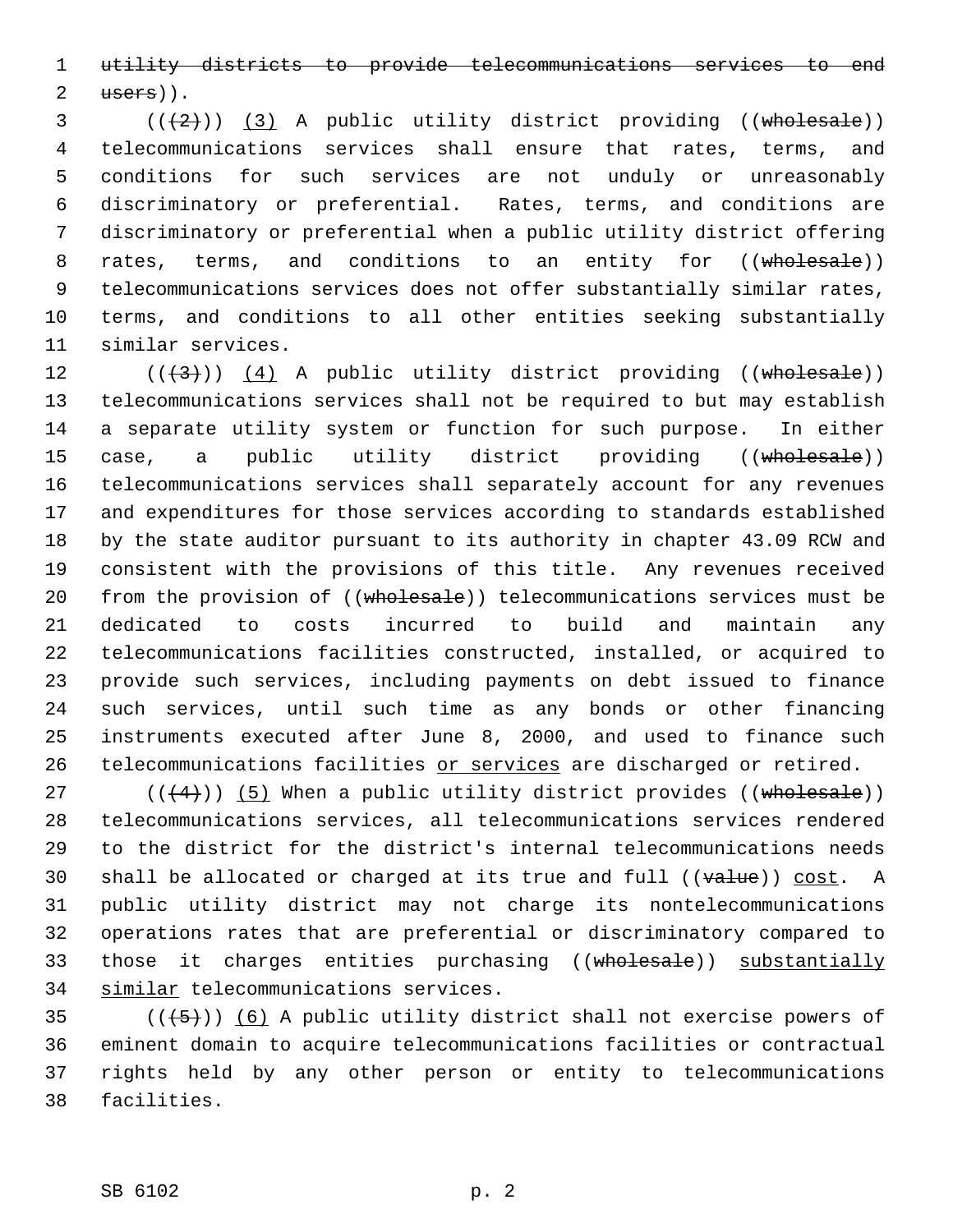$((+6))$   $(7)$  Except as otherwise specifically provided, a public utility district may exercise any of the powers granted to it under this title and other applicable laws in carrying out the powers authorized under this section.

 (8) Nothing in chapter 81, Laws of 2000 limits any existing authority of a public utility district under this title.

 **Sec. 2.** RCW 54.16.340 and 2000 c 81 s 5 are each amended to read as follows:

 (1) A person or entity that has requested ((wholesale)) telecommunications services from a public utility district providing 11 ((wholesale telecommunications)) such services under this chapter may 12 petition the commission ((under the procedures set forth in RCW 13 80.04.110 (1) through (3))) if it believes the district's rates, terms, and conditions are unduly or unreasonably discriminatory or preferential and the commission has not issued a telecommunications 16 services rate determination within the last year. ((The person or entity shall provide the public utility district notice of its intent to petition the commission and an opportunity to review within thirty days the rates, terms, and conditions as applied to it prior to 20 submitting its petition.)) In determining whether a district is providing discriminatory or preferential rates, terms, and conditions, the commission may consider such matters as service quality, cost of service, technical feasibility of connection points on the district's facilities, time of response to service requests, system capacity, and other matters reasonably related to the provision of wholesale telecommunications services. If the commission, after notice and 27 hearing, determines that  $((a))$  the public utility district's rates, terms, and conditions are unduly or unreasonably discriminatory or 29 preferential, it shall ((issue a final order finding noncompliance with this section and setting forth the specific areas of apparent noncompliance. An order imposed under this section shall be 32 enforceable in any court of competent jurisdiction)) amend the rates, terms, and conditions accordingly and implement the same within thirty days.

 (2) ((The commission may order a public utility district to pay a share of the costs incurred by the commission in connection with 37 adjudicating or enforcing the provisions of this section)) Nothing in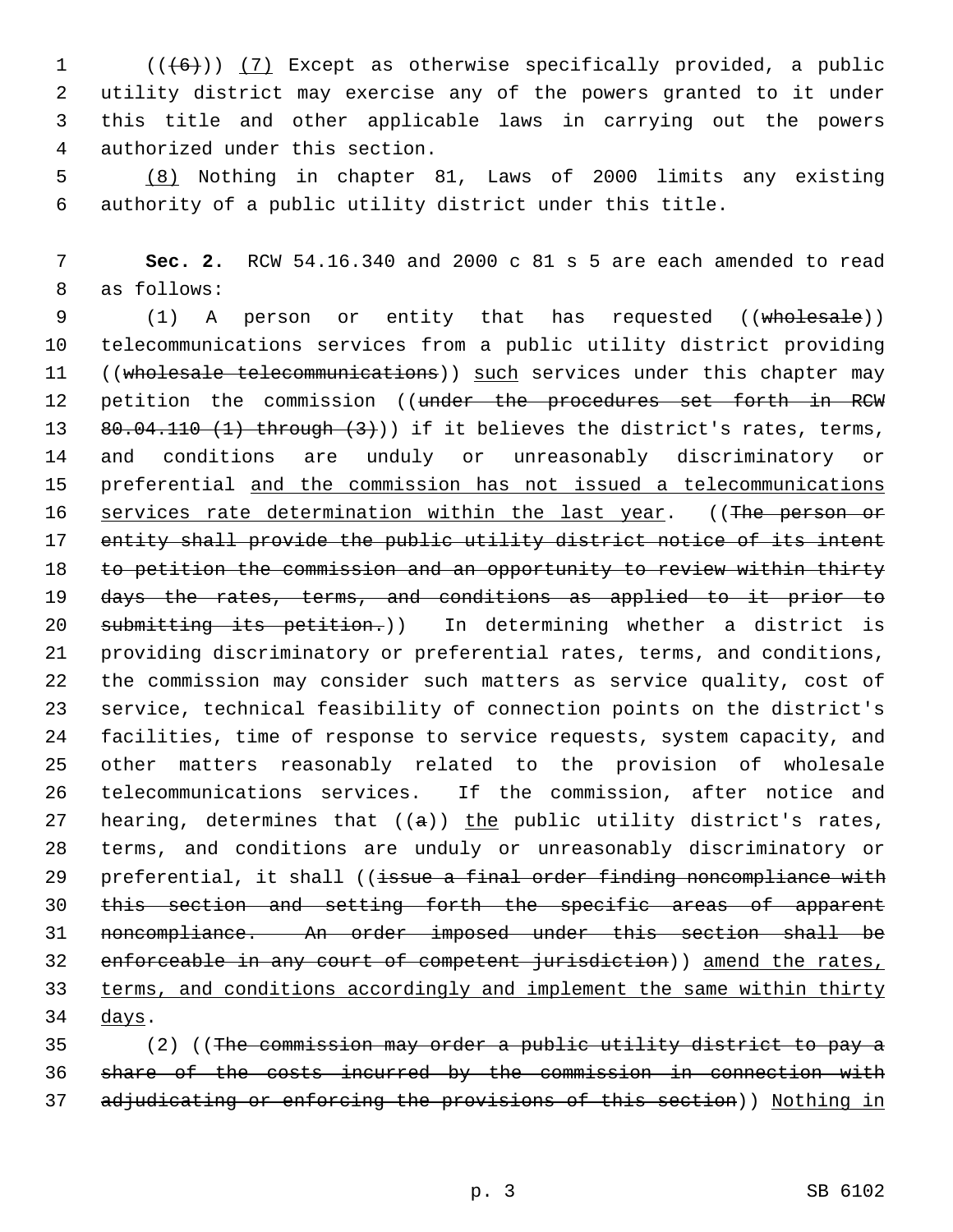this section shall be construed or is intended to confer upon the Washington utilities and transportation commission any authority to exercise jurisdiction over locally regulated utilities.

 (((3) Without limiting other remedies at law or equity, the commission and prevailing party may also seek injunctive relief to compel compliance with an order.

 (4) Nothing in this section shall be construed to affect the commission's authority and jurisdiction with respect to actions, 9 proceedings, or orders permitted or contemplated for a state commission under the federal telecommunications act of 1996, P.L. 104-104 (110 Stat. 56).))

 **Sec. 3.** RCW 54.16.005 and 2000 c 81 s 2 are each amended to read as follows:

 The definitions in this section apply throughout this chapter unless the context clearly requires otherwise.

16 (1) "Commission" means the ((Washington utilities and 17 transportation)) commission established in RCW 54.12.010, of the locally regulated utility.

 (2) "Telecommunications" has the same meaning as that contained in RCW 80.04.010.

 (3) "Telecommunications facilities" means lines, conduits, ducts, poles, wires, cables, crossarms, receivers, transmitters, instruments, machines, appliances, instrumentalities and all devices, real estate, easements, apparatus, property, and routes used, operated, owned, or controlled by any entity to facilitate the provision of telecommunications services.

 (4) "Telecommunications services" means the provision, to the general public and public agencies as defined in RCW 39.34.020, of telecommunications and telecommunications facilities, and internet services and information transmitted utilizing telecommunications facilities. "Telecommunications services" also includes wholesale telecommunications services. "Information" is defined in RCW 80.04.010.

 (5) "Wholesale telecommunications services" means the provision of telecommunications services or facilities for resale by an entity authorized to provide telecommunications services to the general public and internet service providers.